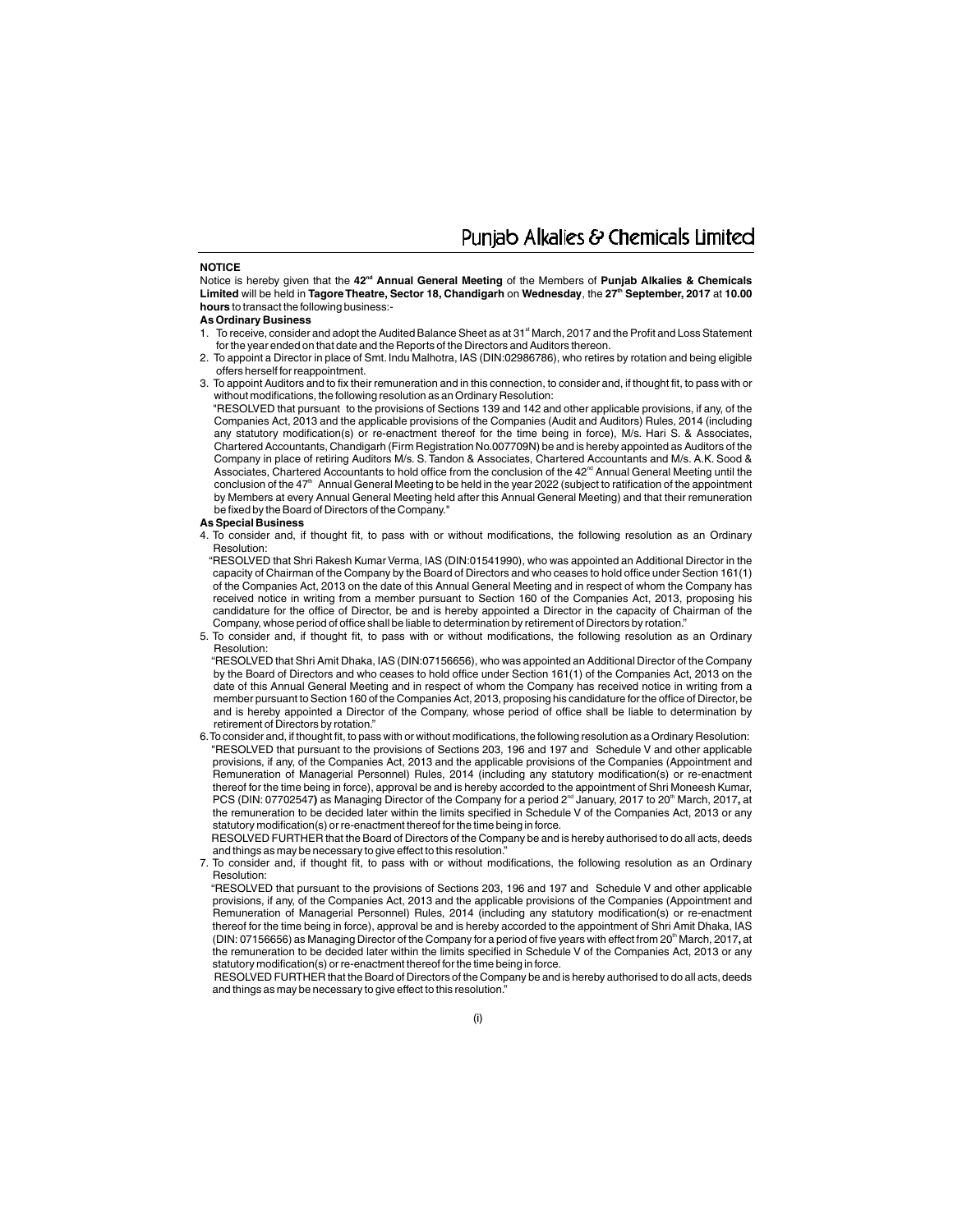## paci

8. To consider and, if thought fit, to pass with or without modifications, the following resolution as an Ordinary Resolution:

"RESOLVED that pursuant to the provisions of Section 148 and other applicable provisions, if any, of the Companies Act, 2013 and the applicable provisions of the Companies (Audit and Auditors) Rules, 2014 (including any statutory modification(s) or re-enactment thereof, for the time being in force), approval be and is hereby accorded to the appointment of M/s. J.K. Kabra & Co., Cost Accountants as the Cost Auditors of the Company, for conducting an audit of the Cost Accounting Records of the Company in respect of Organic and Inorganic Chemicals for the financial year 2017-18 at a remuneration of Rs.22,500/- (Rupees Twenty Two Thousand and Five Hundred only) besides the reimbursement of out of pocket expenses.

RESOLVED FURTHER that the Board of Directors of the Company be and is hereby authorised to do all acts, deeds and things as may be necessary to give effect to this resolution.

CIN:L24119CH1975PLC003607 Dated: August16, 2017 Registered Office: S.C.O.125-127,<br>Sector 17-B, Chandigarh-160 017

(SUGANDHA KUKREJA) By Order of the Board of Directors Company Secretary

**NOTES:**

1. A MEMBER ENTITLED TO ATTEND AND VOTE AT THE MEETING IS ENTITLED TO APPOINT A PROXY TO ATTEND AND VOTE INSTEAD OF HIMSELF AND A PROXY NEED NOT BE A MEMBER OF THE COMPANY.THE INSTRUMENT APPOINTING PROXY (BLANK FORM ENCLOSED) DULY STAMPED, COMPLETED AND SIGNED SHOULD, HOWEVER BE DEPOSITED AT THE REGISTERED OFFICE OF THE COMPANY NOT LESS THAN 48 HOURS BEFORE THE COMMENCEMENT OF THE MEETING.

A person can act as a proxy on behalf of Members not exceeding fifty and holding in the aggregate not more than ten percent of the total share capital of the Company carrying voting rights.A Member holding more than ten percent of the total share capital of the Company carrying voting rights may appoint a single person as proxy and such person shall not act as a proxy for any other Member.

- 2. The Explanatory Statement pursuant to Section 102 of the Companies Act, 2013 in respect of business at item Nos. 3 to 8 is annexed.The relevant details of the Directors proposed to be appointed/ re-appointed at the Annual General Meeting, as per SEBI (Listing Obligations & Disclosure Requirements) Regulations, 2015, are also annexed.
- 3. The Register of Members and the Share Transfer Books of the Company will remain closed from 21<sup>st</sup> September,  $2017$  to  $27<sup>th</sup>$  September, 2017 (both days inclusive).
- Members who have not yet paid the Allotment Money on their new equity shares are requested to remit the same together with interest thereon.
- 5. The unclaimed Dividends for the years 1989 90, 1990 91, 1991 92, 1992 93, 1993 94 and 1994 95 have been transferred to the General Revenue Account of the Central Government in terms of Section 205A of the Companies Act, 1956. The unclaimed Dividends for the years 1995-96 and 1996-97 have been transferred to the Investor Education and Protection Fund established by the Central Government in terms of Section 205A read with Section 205C of the Companies Act, 1956.
- 6. Members are requested to notify immediately changes, if any, in their registered address to the Company or its Registrars & Share Transfer Agents, M/s. Beetal Financial & Computer Services Private Limited, specifying full address in Block Capitals with PIN Code of the Post Office.<br>7. (a) Members who have not registered their e-mail addre
- Members who have not registered their e-mail address and changes, if any, in the same, with the Company for the purpose of receiving notices, documents, Annual Reports and other shareholders' communications, etc., electronically, by e-mail, are requested to register their latest e-mail address, with (i) the Company or its Registrars & Share Transfer Agents in case of shares held in Physical Mode and (ii) the Company or its Registrars & Share Transfer Agents and/or their Depository through their Depository Participant in case of shares held in Dematerialised Mode; and send the 'Form for Registering E-mail Address' available on the Company's Website www.punjabalkalies.com, duly completed and signed, to the Company or its Registrars & Share Transfer Agents.
	- (b) The said documents will also be available on the Company's Website www.punjabalkalies.com and physical copies of the same will also be available for inspection at the Registered Office of the Company during business hours on any working day. Members who register their e-mail address, will be entitled to get a physical copy of the said documents upon receipt of a request.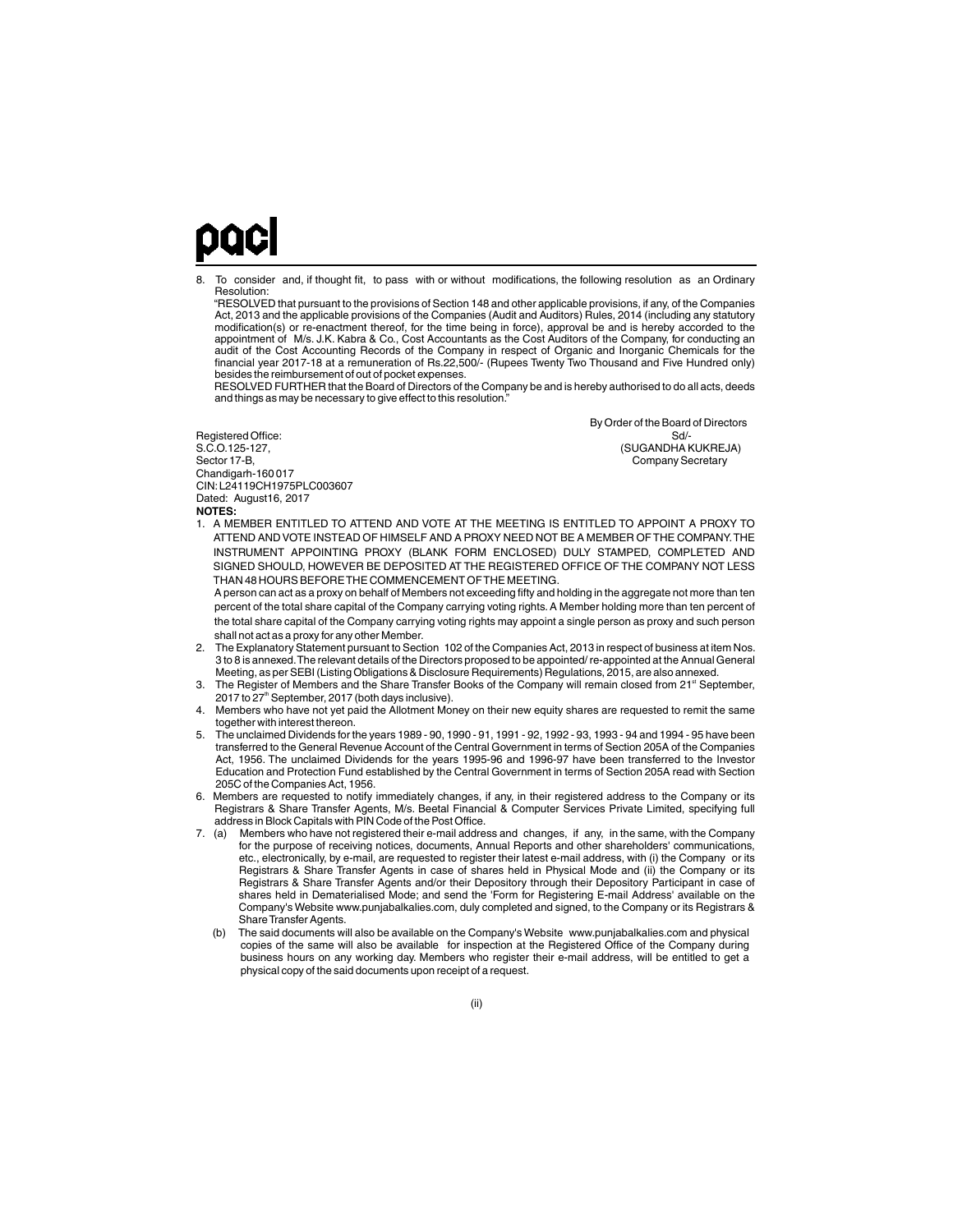### Puniab Alkalies & Chemicals Limited

- 8. Members are requested to submit their Income Tax Permanent Account Number (PAN) details alongwith a self certified copy of their PAN Card to (a) the Company or its Registrars & Share Transfer Agents in case of shares held in Physical Mode and (b) their Depository through their Depository Participant in case of shares held in Dematerialised Mode;in view of the Securities and Exchange Board of India's mandate.
- 9. Members are requested to bring with them the attendance slip sent with the Annual Report duly completed and signed and hand it over at the entrance.
- 10. Members who hold shares in dematerialised form are requested to bring their Client ID and DP ID numbers for easy identification of attendance at the meeting.
- 11.Members are requested to bring their copy of the Annual Report alongwith them to the Annual General Meeting.
- 12. The Remote E-Voting and Ballot facilities are being provided to the Members in respect of the business to be transacted in the Annual General Meeting of the Company. The detailed process and instructions for Remote E-Voting are enclosed and the same form an integral part of this Notice
- 13.Shareholders can also cast their vote using CDSL's mobile app m-Voting available for mobiles.The m-Voting app can be downloaded from Google Play Store. Apple and Windows phone users can download the app from the App Store and the Windows Phone Store respectively. Please follow the instructions as prompted by the mobile app while voting on your mobile.

### 14.**No Gift or Gift Coupon will be distributed at the Annual General Meeting.**

### **EXPLANATORY STATEMENT**

(Pursuant to Section 102 of the Companies Act, 2013)

### **ITEM NO.3**

The members of the Company had appointed M/s.S.Tandon & Associates, Chartered Accountants and M/s.A.K.Sood & Associates, Chartered Accountant, as Auditors of the Company in the 39<sup>th</sup> Annual General Meeting (AGM) held on 29<sup>th</sup> September, 2014 to hold the office from the conclusion of 39<sup>th</sup> AGM to the conclusion of  $42<sup>nd</sup>$  AGM in the year 2017 (subject to ratification by members at every AGM) in terms of provisions of Section 139 of the Companies Act, 2013. Subsequently, the appointment of M/s. S. Tandon & Associates, Chartered Accountants and M/s. A.K. Sood & Associates, Chartered Accountant, as Auditors of the Company had been duly ratified by the members in the AGM held on 29<sup>th</sup> September, 2015 and 29<sup>th</sup> September, 2016.

Accordingly, M/s. S. Tandon & Associates, Chartered Accountants and M/s. A.K. Sood & Associates, Chartered Accountant, are holding office of Auditors of the company upto the conclusion of 42<sup>nd</sup> AGM of the Company.

The Board of Directors of the Company have recommended the appointment of M/s. Hari S. & Associates, Chartered Accountants (Firm Registration No. 007709N) as Auditors of the company to hold the office from the conclusion of  $42^{\circ}$ AGM to the conclusion of 47<sup>th</sup> AGM in the year 2022 (subject to ratification of members at every Annual General Meeting).

As required under the provisions of Section 139 of the Companies Act, 2013, the Company has received a written consent from M/s. Hari S.& Associates, Chartered Accountants (Firm Registration No. 007709N) to the effect that their appointment , if made, would be in accordance with the Companies Act, 2013 and the Rules framed thereunder and that they satisfy the criteria provided in Section 141 of the Companies Act, 2013 read with Rule 4(1) of the Companies (Audit and Auditors) Rules, 2014 and that they are not disqualified to be appointed.

The Directors recommend the Resolution as set out at Item No.3 of the Notice for approval of the members.

None of the Directors, Key Managerial Personnel and their relatives, is in any way, concerned or interested in the Resolution as set out at Item No.3 of the Notice.

### **ITEM NOS.4 and 5**

The Punjab State Industrial Development Corporation Limited (PSIDC) has under the provisions of Articles 129 (a) and 159 (1) of the Articles of Association of the Company nominated Shri Rakesh Kumar Verma, IAS, Secretary to Govt. of Punjab, Department of Industries & Commerce as Director and Chairman of the Board of Directors of the Company with effect from 30<sup>th</sup> June, 2017. Accordingly, Shri Rakesh Kumar Verma, IAS was appointed an Additional Director in the capacity of Chairman of the Company with effect from 30<sup>th</sup> June, 2017 by the Board of Directors.

The PSIDC has under the provisions of Article 129 (a) of the Articles of Association of the Company nominated Shri Amit Dhaka, IAS, as Director on the Board of Directors of the Company with effect from 20<sup>th</sup> March, 2017. Accordingly, Shri Amit Dhaka, IAS, was appointed an Additional Director of the Company with effect from 20<sup>th</sup> March, 2017 by the Board of **Directors** 

Under the provisions of Section 161(1) of the Companies Act, 2013 they hold office as Directors till the date of the ensuing Annual General Meeting.They are however eligible for reappointment.

The Company has received notices in writing from Members pursuant to Section 160 of the Companies Act, 2013, signifying his intention to propose at the ensuing Annual General Meeting, the appointment of Shri Rakesh Kumar Verma, IAS and Shri Amit Dhaka, IAS as Directors.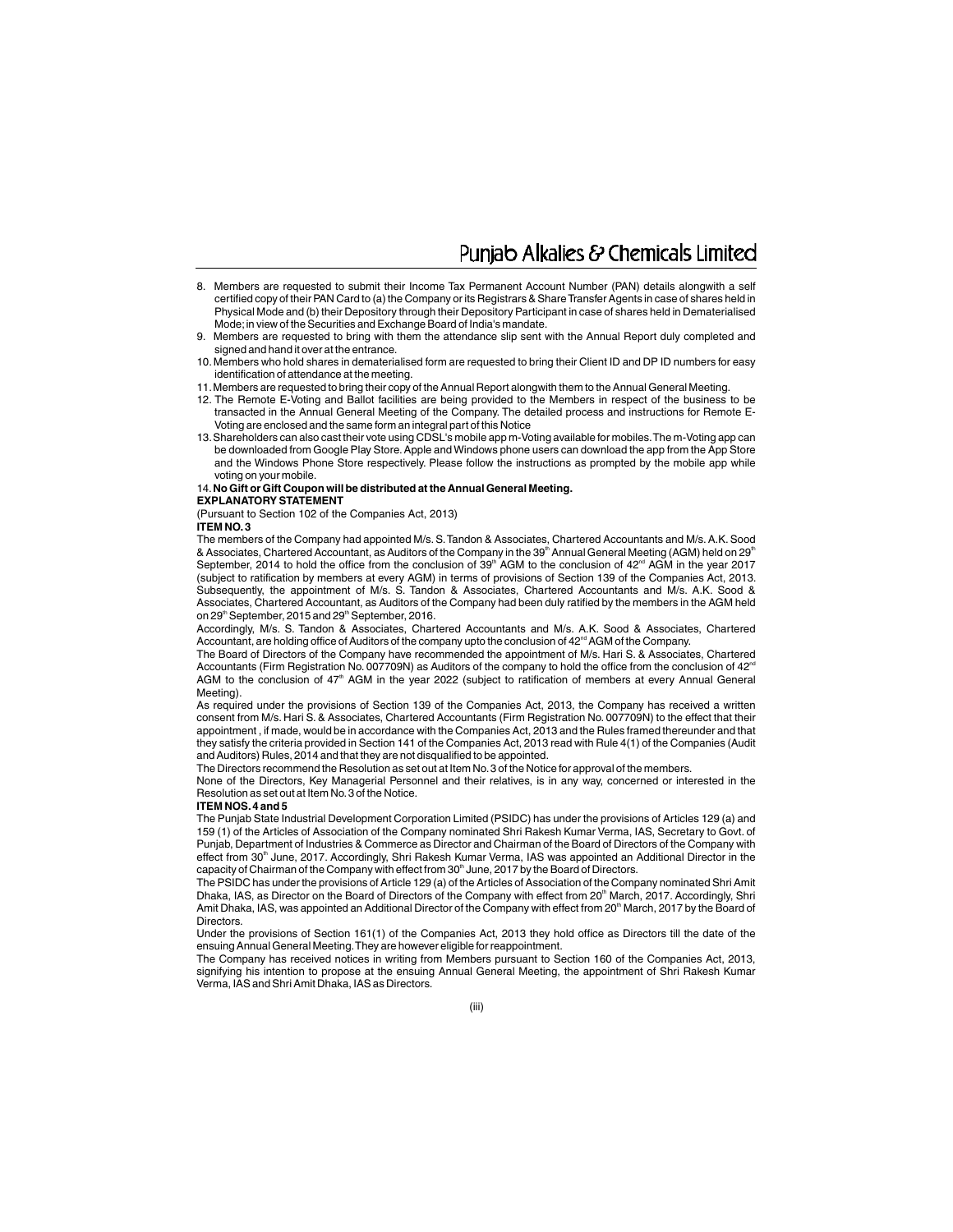## paci

Shri Rakesh Kumar Verma, IAS and Shri Amit Dhaka, IAS, have given declarations that they are not disqualified from being appointed as Directors under Section 164 of the Companies Act, 2013 and have given their respective consents to act as Directors.

The brief Profile of the said Directors is given in the Annexure to this Notice.

The Directors recommend the Resolutions for the approval of the members.

None of the Directors, Key Managerial Personnel and their relatives, is in any way, concerned or interested in the Resolutions set out at Item Nos.4 of the Notice excepting Shri Rakesh Kumar Verma, IAS.

None of the Directors, Key Managerial Personnel and their relatives, is in any way, concerned or interested in the Resolution set out at Item No. 5 of the Notice excepting Shri Amit Dhaka, IAS to the extent of remuneration payable to him.

This Explanatory Statement together with the Resolution set out at Item No.5 of the accompanying Notice is and should also be treated as an abstract of the terms and memorandum of interest under Section 190 and other applicable provisions of the Companies Act, 2013.

### **ITEM NO.6**

The Board of Directors of the Company, in its meeting held on 2<sup>nd</sup> January, 2017, had pursuant to the provisions of Sections 203, 196 and 197 and Schedule V and other applicable provisions, if any, of the Companies Act, 2013 and the<br>applicable provisions, if any, of the applicable Rules ±thereunder and subject to the approval of the Sha appointed Shri Moneesh Kumar, PCS, as Managing Director of the Company for a period of five years with effect from 2nd January, 2017at the remuneration to be decided later within the limits specified in Schedule V of the Companies Act, 2013.

Shri Moneesh Kumar, PCS has done B.A.(Hons.).He belongs to the Punjab Civil Services.

Shri Moneesh Kumar, PCS has resigned as Director and Managing Director of the Company with effect from 20<sup>th</sup> March, 2017 consequent upon withdrawal of his nomination by PSIDC.

The approval of the members is sought for appointment of Shri Moneesh Kumar, PCS as Managing Director of the Company for a period  $2^{nd}$  January, 2017 to 20 $<sup>th</sup>$  March, 2017.</sup>

Copies of the relevant documents are available for inspection by the members at the Registered Office of the Company during business hours on any working day and will also be available at the meeting.

The Directors recommend the Resolution for the approval of the members.

None of the Directors, Key Managerial Personnel and their relatives, is in any way, concerned or interested in the Resolution excepting Shri Moneesh Kumar, PCS (Who ceased to be Director of the Company with effect from 20<sup>th</sup> March, 2017) to the extent of remuneration payable to him.

This Explanatory Statement together with the Resolution set out at Item No.6 of the accompanying Notice is and should also be treated as an abstract of the terms and memorandum of interest under Section 190 and other applicable provisions of the Companies Act, 2013.

### **ITEM NO.7**

The Board of Directors of the Company, in its meeting held on  $20<sup>th</sup>$  March, 2017, had pursuant to the provisions of Sections 203, 196 and 197 and Schedule V and other applicable provisions, if any, of the Companies Act, 2013 and the<br>applicable provisions, if any, of the applicable Rules \_thereunder and subject to the approval of the Sha appointed Shri Amit Dhaka, IAS, as Managing Director of the Company for a period of five years with effect from 20<sup>th</sup> March, 2017 at the remuneration to be decided later within the limits specified in Schedule V of the Companies Act, 2013.

Shri Amit Dhaka, IAS has done B.Sc., M.B.A.and LL.B.He belongs to the Indian Administrative Service.He has about 13 years of rich and varied administrative experience to his credit.

The approval of the members is sought for appointment of Shri Amit Dhaka, IAS as Managing Director of the Company for a period of five years with effect from 20<sup>th</sup> March, 2017.

Copies of the relevant documents are available for inspection by the members at the Registered Office of the Company during business hours on any working day and will also be available at the meeting.

The Directors recommend the Resolution for the approval of the members.

None of the Directors, Key Managerial Personnel and their relatives, is in any way, concerned or interested in the Resolution excepting Shri Amit Dhaka, IAS to the extent of remuneration payable to him.

This Explanatory Statement together with the Resolution set out at Item No. 7 of the accompanying Notice is and should also be treated as an abstract of the terms and memorandum of interest under Section 190 and other applicable provisions of the Companies Act, 2013.

#### **ITEM NO.8**

(iv) The Board of Directors of the Company, on the recommendation of the Audit Committee, has, subject to the approval of the Shareholders, appointed M/s. J.K. Kabra & Co., Cost Accountants as Cost Auditors of the Company for conducting an audit of the Cost Accounting Records of the Company in respect of Organic and Inorganic Chemicals for the financial year 2017 - 18 at a remuneration of Rs.22,500/- (Rupees Twenty Two Thousand and Five Hundred only) besides the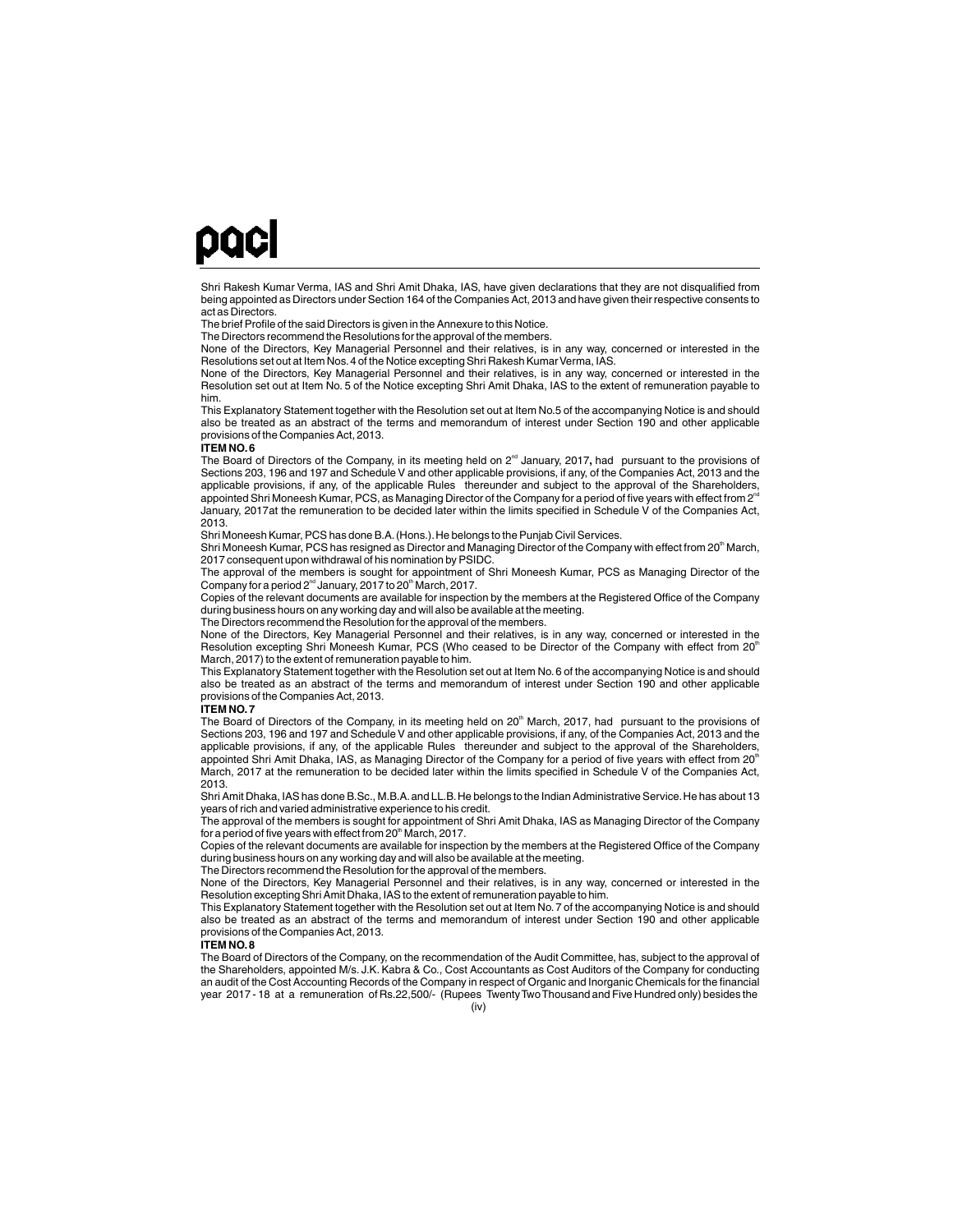### Punjab Alkalies & Chemicals Limited

### reimbursement of out of pocket expenses.

The approval of the members is sought for the said appointment and remuneration of M/s. J.K. Kabra & Co., Cost Accountants as Cost Auditors of the Company for conducting an audit of the Cost Accounting Records of the Company in respect of Organic and Inorganic Chemicals for the financial year 2017-18, pursuant to Section 148 and other applicable provisions of the Companies Act, 2013 and the applicable provisions of the Companies (Audit and Auditors) Rules, 2014.

The Directors recommend the Resolution for the approval of the members.

Copies of the relevant documents are available for inspection by the members at the Registered Office of the Company during business hours on any working day and will also be available at the meeting.

None of the Directors, Key Managerial Personnel and their relatives, is in any way, concerned or interested in the Resolution.

By Order of the Board of Directors

CIN:L24119CH1975PLC003607 Dated: August 16, 2017 Registered Office: Sd/-S.C.O.125-127, Sector 17-B, Company Secretary Chandigarh-160 017

SUGANDHA KUKREJA)<br>Sd/-<br>(SUGANDHA KUKREJA)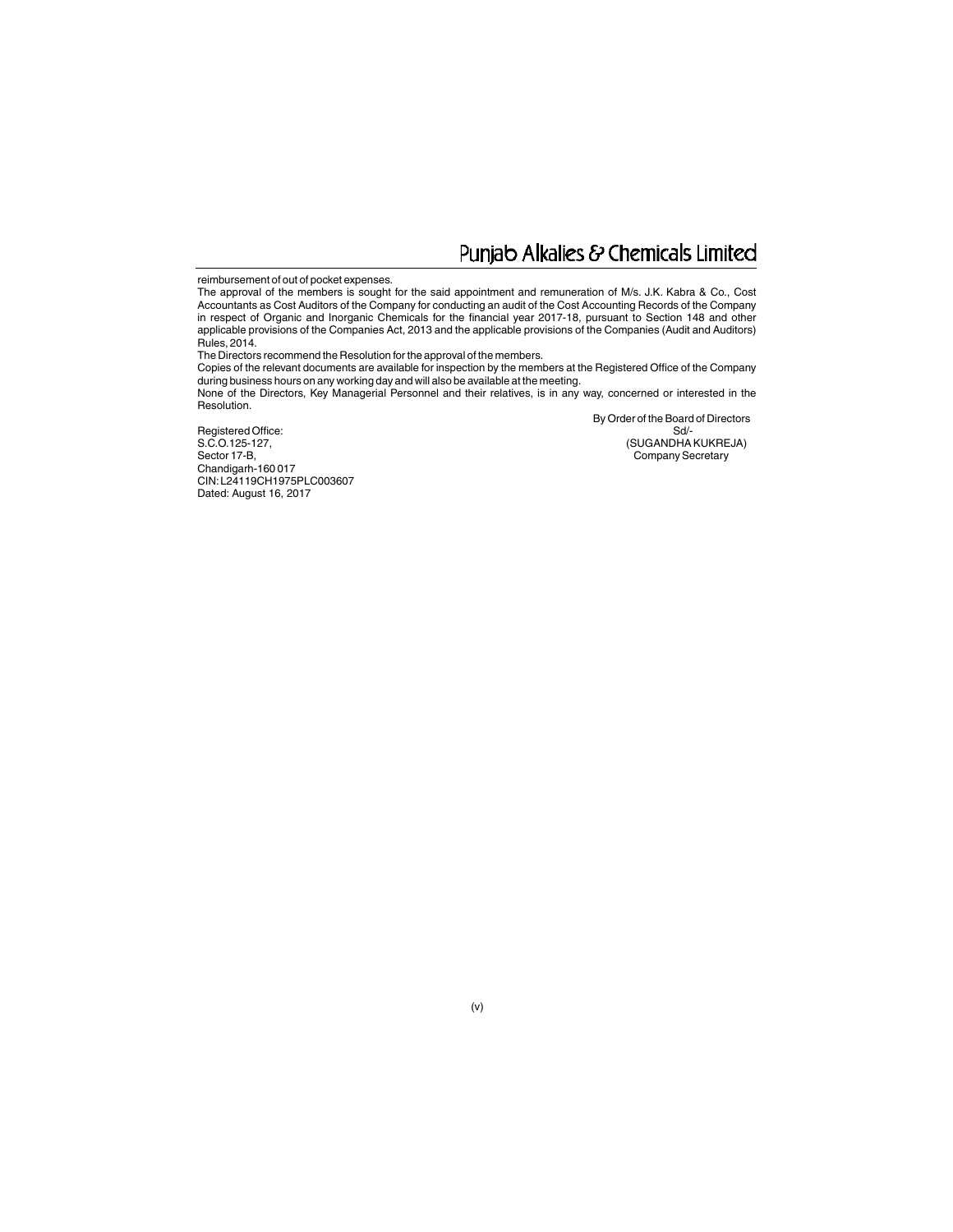# pacl

| = |   |  |
|---|---|--|
|   |   |  |
|   |   |  |
|   |   |  |
|   |   |  |
|   | ٠ |  |

ANNEXURE TO NOTICE<br>Details of the Directors proposed to be appointed/re-appointed at the 42‴Annual General Meeting on 27<sup>™</sup> September, 2017<br>(Pursuant to SEBI (Listing Obligations & Disclosure Requirements) Regulations, 20 Details of the Directors proposed to be appointed/re-appointed at the 42<sup>mg</sup> Annual General Meeting on 27<sup>th</sup> September, 2017 (Pursuant to SEBI (Listing Obligations & Disclosure Requirements) Regulations, 2015)

| Name of the Director                                                                                              | Smt. Indu Malhotra, IAS,<br>Director                                                                                                                                                                                | Shri Rakesh Kumar Verma, IAS,<br>Chairman & Director                                                                                                                                        | Shri Amit Dhaka, IAS,<br>Managing Director                                                                                                                                               | Shri Moneesh Kumar, PCS,<br>Managing Director |
|-------------------------------------------------------------------------------------------------------------------|---------------------------------------------------------------------------------------------------------------------------------------------------------------------------------------------------------------------|---------------------------------------------------------------------------------------------------------------------------------------------------------------------------------------------|------------------------------------------------------------------------------------------------------------------------------------------------------------------------------------------|-----------------------------------------------|
| Date of Birth                                                                                                     | 29 <sup>th</sup> September, 1963                                                                                                                                                                                    | 25 <sup>th</sup> April, 1971                                                                                                                                                                | 24th January, 1975                                                                                                                                                                       | 16 <sup>th</sup> April, 1968                  |
| Date of Appointment                                                                                               | 26 <sup>th</sup> May, 2016                                                                                                                                                                                          | 30 <sup>th</sup> June, 2017                                                                                                                                                                 | 20 <sup>th</sup> March, 2017                                                                                                                                                             | $2^{nd}$ January, $2017$                      |
| Qualifications                                                                                                    | M.Sc.(Zoology), M.Phil., Ph.D.                                                                                                                                                                                      | Computer Science & Engineering                                                                                                                                                              | B.Sc., M.B.A., LL.B                                                                                                                                                                      | B.A. (Hons.)                                  |
| Expertise in specific<br>functional areas                                                                         | Indian Administrative Service Officer-<br>General Management and<br>Administration                                                                                                                                  | Indian Administrative Service Officer-<br>General Management and<br>Administration                                                                                                          | Indian Administrative Service Officer-<br>General Management and<br>Administration                                                                                                       | Punjab Civil Service Officer                  |
| Companies as on 16 <sup>th</sup><br>Directorships of other<br>August, 2017                                        | Punjab State Industrial Development<br>Patiala City Local Bus Services<br>Punjab Small Industries and Export<br>Corporation Limited<br>Corporation Limited<br><b>Managing Director</b><br>Director<br><i>imited</i> | Punjab State Industrial Development<br>Corporation Limited<br>Punjab Small Industries and Export<br>Punjab Communications Limited<br>Chairman & Director<br>Corporation Limited<br>Director | Mohali City Bus Service<br>Punjab State Industrial Development<br>Corporation Limited<br>Greater<br>Director<br>Limited                                                                  |                                               |
| Chairmanships/Memberships<br>Board of Companies as on<br>of the Committees of the<br>16 <sup>m</sup> August, 2017 |                                                                                                                                                                                                                     |                                                                                                                                                                                             | Stakeholders Relationship Committee-Member<br>Risk Management Committee-Chairman<br>Share Transfer Committee - Chairman<br>Punjab Alkalies & Chemicals Limited<br>Audit Committee-Member |                                               |
| Number of Equity Shares of<br>the Company held                                                                    | Ξ                                                                                                                                                                                                                   | Ξ                                                                                                                                                                                           | Ξ                                                                                                                                                                                        | Ξ                                             |